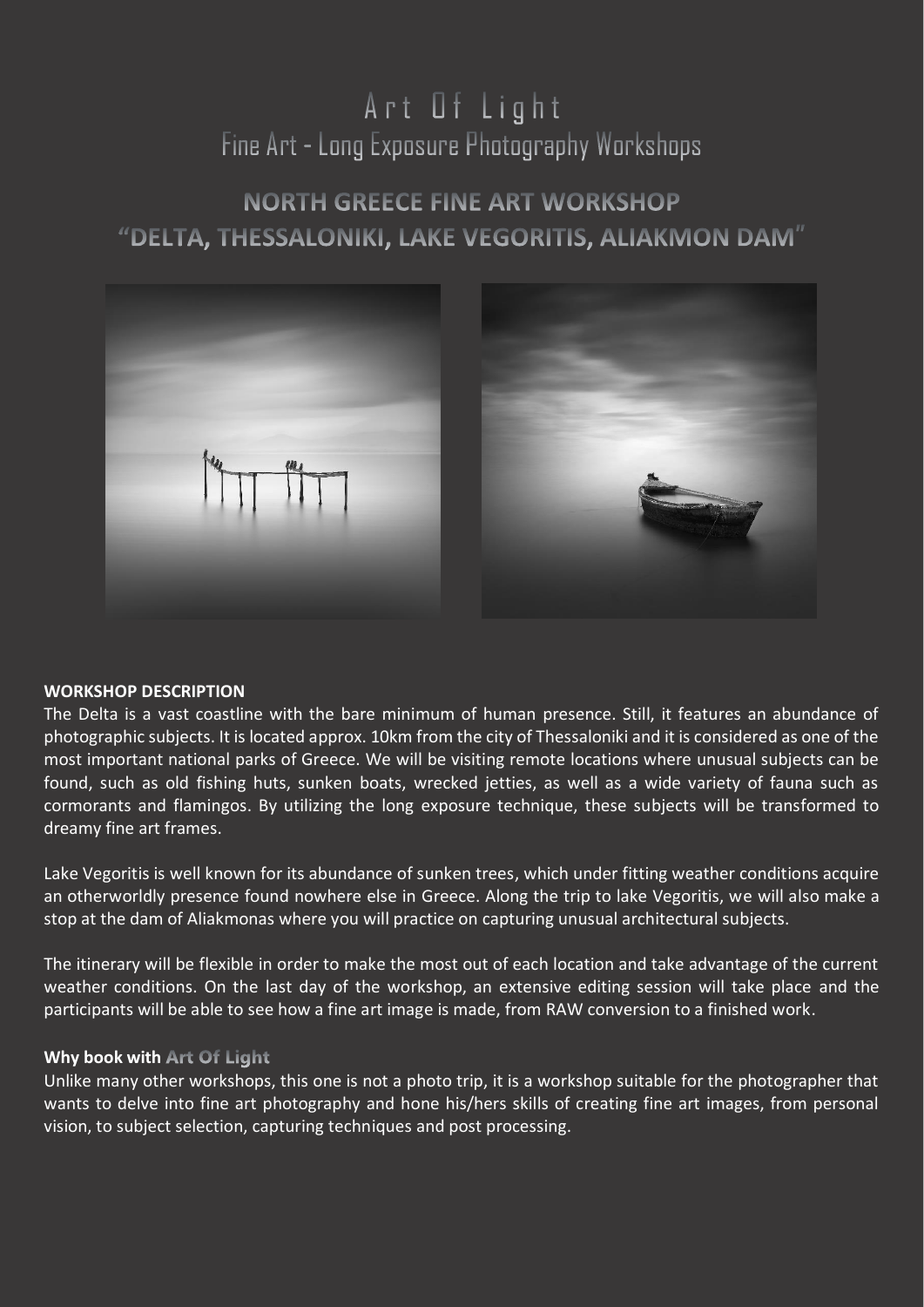

# **The instructor:**

**Teo Kefalopoulos** is a fine art photographer based in Alexandria, Greece. For the past few years, he became strongly related to black and white fine art photography as he considers this art to be a creative process that leads to alternative views on ordinary scenes. By using the long exposure technique and introvert post processing, he applies a unique approach to scenes that few would otherwise notice and give value. While selectively attending various photo exhibitions in Greece and abroad, he mainly emphasizes on making photographic works and prints for decoration purposes and is also represented by fine art galleries in Germany and the US. He is a member of the Royal Photographic Society UK and holds the ARPS distinction. His works have been featured through



numerous interviews and he frequently runs webinarsin Greece and abroad. For more information, please visit: [www.teokefalopoulos.com](http://www.teokefalopoulos.com/)

# **What you will learn:**

- $\checkmark$  Effectively use your camera & lens settings to achieve the correct exposure and depth of field.
- $\checkmark$  Calculate exposure times using ND filters and the high ISO rule.
- $\checkmark$  Personal vision, expression and composition in a frame.
- $\checkmark$  Subject selection by minimal and fine art standards.
- $\checkmark$  Evaluate the quality of cast light.
- $\checkmark$  Take advantage of the wind in a long exposure capture.
- $\checkmark$  Multiple captures and segmented frame capturing.
- $\checkmark$  Find solutions to exposure problems that might occur during a long exposure capture.
- $\checkmark$  Attend a fully featured fine art editing session.

#### **Essential equipment:**

- Any camera (DSLR/Mirrorless) that supports BULB mode and can record RAW files.
- Lenses: they should be able to handle wide-angle, middle and tele focal lengths.
- Neutral Density filters: preferably 10 stops or more.
- Remote shutter release unit (cable or wireless).
- Sturdy tripod, mounting head and plate.
- Spare batteries and memory cards.

**Optional equipment:** Rubber boots, raincoat, umbrella, lens cleaning kit, pen & notepad. You are also advised to bring your laptop during the post processing session (preferably with Photoshop installed).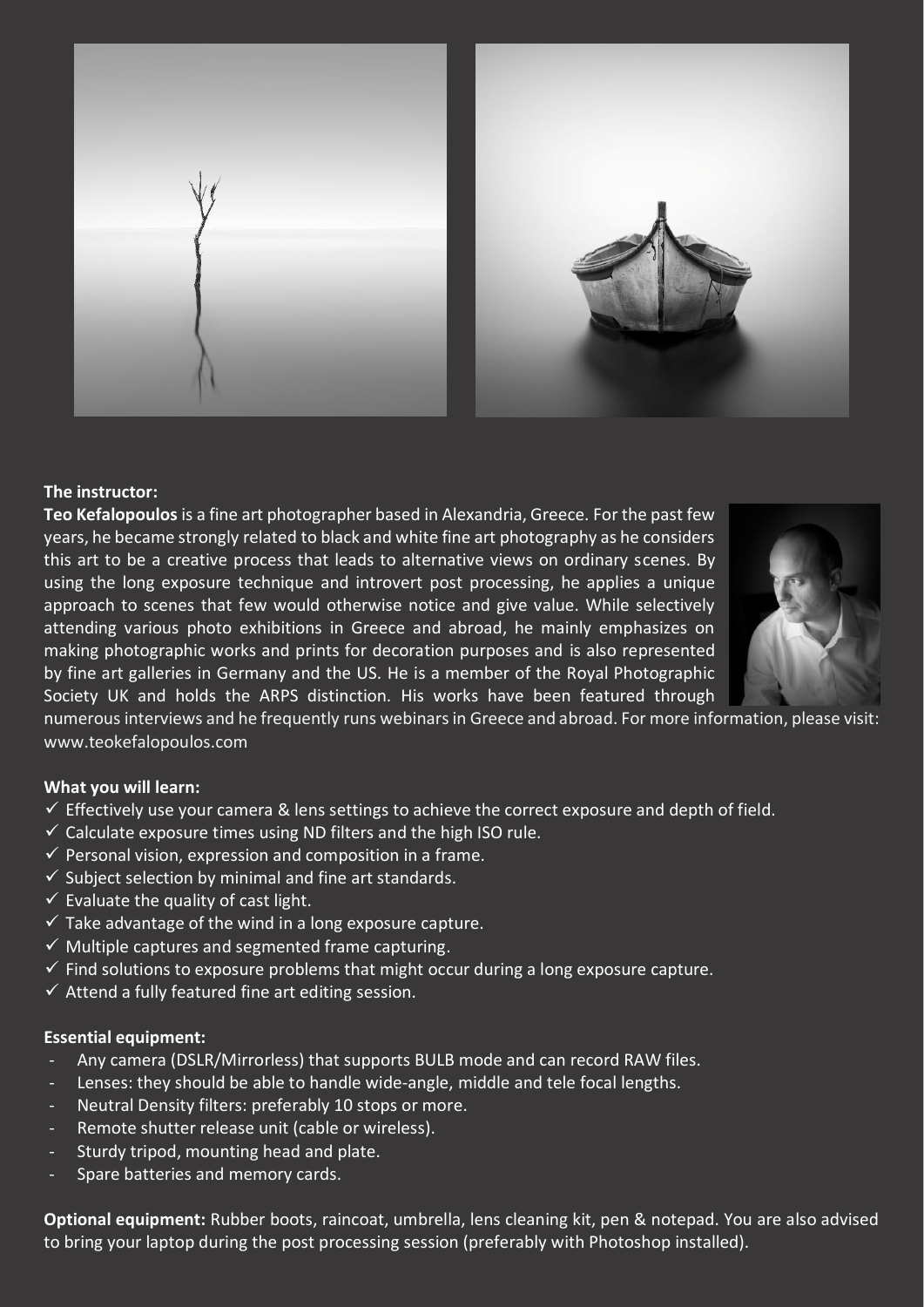# **Experience level in photography:** beginner to advanced.

**Physical condition level:** Easy but personal safety always comes first.



# **DETAILED ITINERARY**

**Day 1 (Delta):** We will meet in front of the hotel at 08:00, load the equipment to the SUV and start this day's session by heading to the Delta national park. During the half hour trip, we will have the chance to meet and discuss on the itinerary details of the workshop. We will spend 8 hours for shooting at various locations of the Delta with a brief stop for lunch and coffee. You are advised to bring some water and snacks with you. We will return to the hotel late in the afternoon to rest and prepare for the next day.

**Day 2 (lake Vegoritis – Aliakmon dam):** We will meet in front of the hotel at 08:00 and start today's session by heading to lake Vegoritis. After a 2-hours drive, we will reach the east side of the lake. We will complete the first part of today's shooting session at midday and make a stop for lunch at a nearby restaurant. At early noon, we will continue our trip to the dam of Aliakmonas river. We will have the chance to capture minimal architectural themes of impressive piers. After an hour's drive, we will return to the hotel to rest and get prepared for the next day's session.

**Day 3 (post processing):** We will meet at 09:00 at the hotel's cafeteria where the post processing session will take place. You are advised to bring your laptop, preferably with Photoshop installed. You will learn all parts of the editing process, from RAW conversion to preparing the image for printing. You are also advised to bring a notepad as you might need to keep notes of some parts of the editing process. End of the post processing session at 14:00. Please have in mind that you will have at you disposal a 1-hour online course at any time after the workshop for free.

\*During your return at the hotel at the end of each day, do remember to back up your memory card(s) to an external drive and charge your batteries. Since some locations are quite remote or some long trips will be required, you are advised to bring some water and snacks with you.